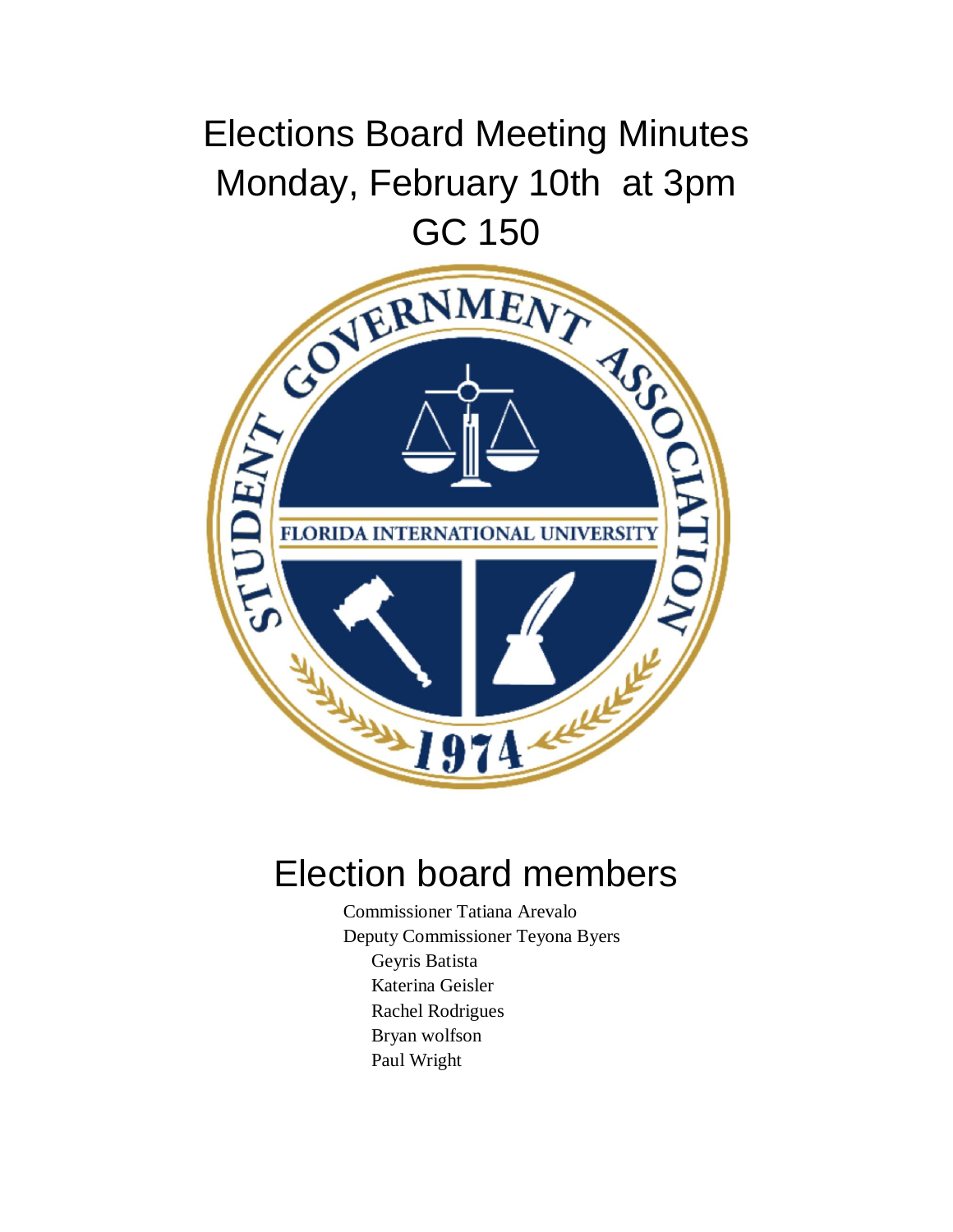Roll call Tatiana Arevalo:Present Teyona Byers:absent Geyris Batista:Present Katerina Geisler:Absent Rachel Rodrigues: Present Bryan Wolfson:Present Paul Wright:Present

Meeting began at 3:10

Rachel Is going to order 7 floor stickers

February 17th is the first day of campaigning

Candidates are allowed to say they are currently a senator but cannot say they are running for reelection.

Sorority/ fraternity or organization visits are allowed but elections board must be included in the email in order to validate visit

February 20th last day for information session 11-12pm

Wednesday the march 18th

Tatiana Arevalo:YAY Teyona Byers:absent Geyris Batista:YAY Katerina Geisler:Absent Rachel Rodrigues: YAY Bryan Wolfson:YAY Paul Wright:YAY

5 YAY 0 NAY 2 ABSENT It has been voted that we will be holding engineering campus elections on wednesday march 18th Paul: Submitting REITS and attending all senate meetings